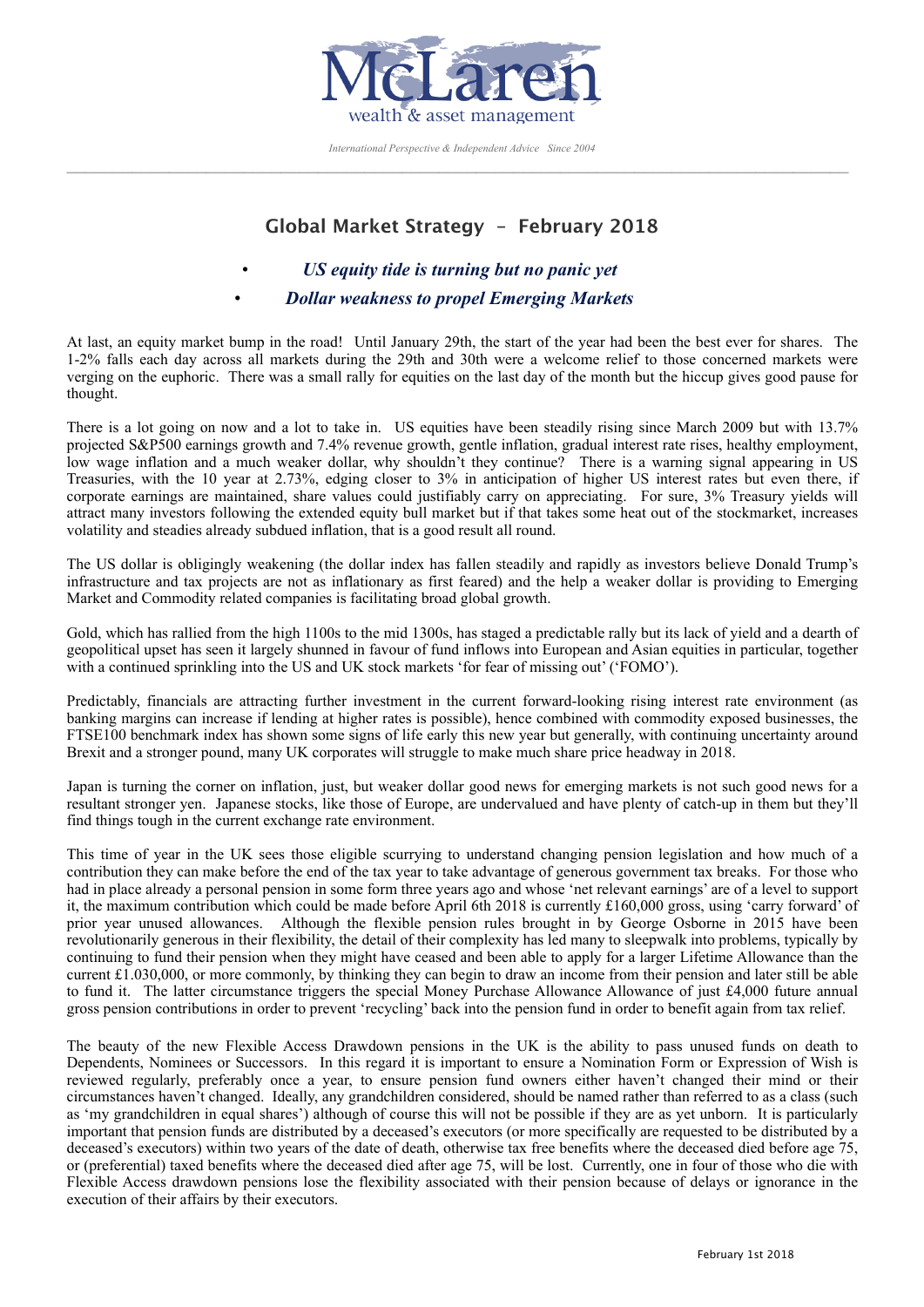

*US dollar Index, one year (Source: [BigCharts.com](http://BigCharts.com))*



*Pound / Dollar exchange rate, one year (Source: [BigCharts.com](http://BigCharts.com))*



*NYSE Bitcoin Index (INDEX), one year (Source: [BigCharts.com](http://BigCharts.com))*